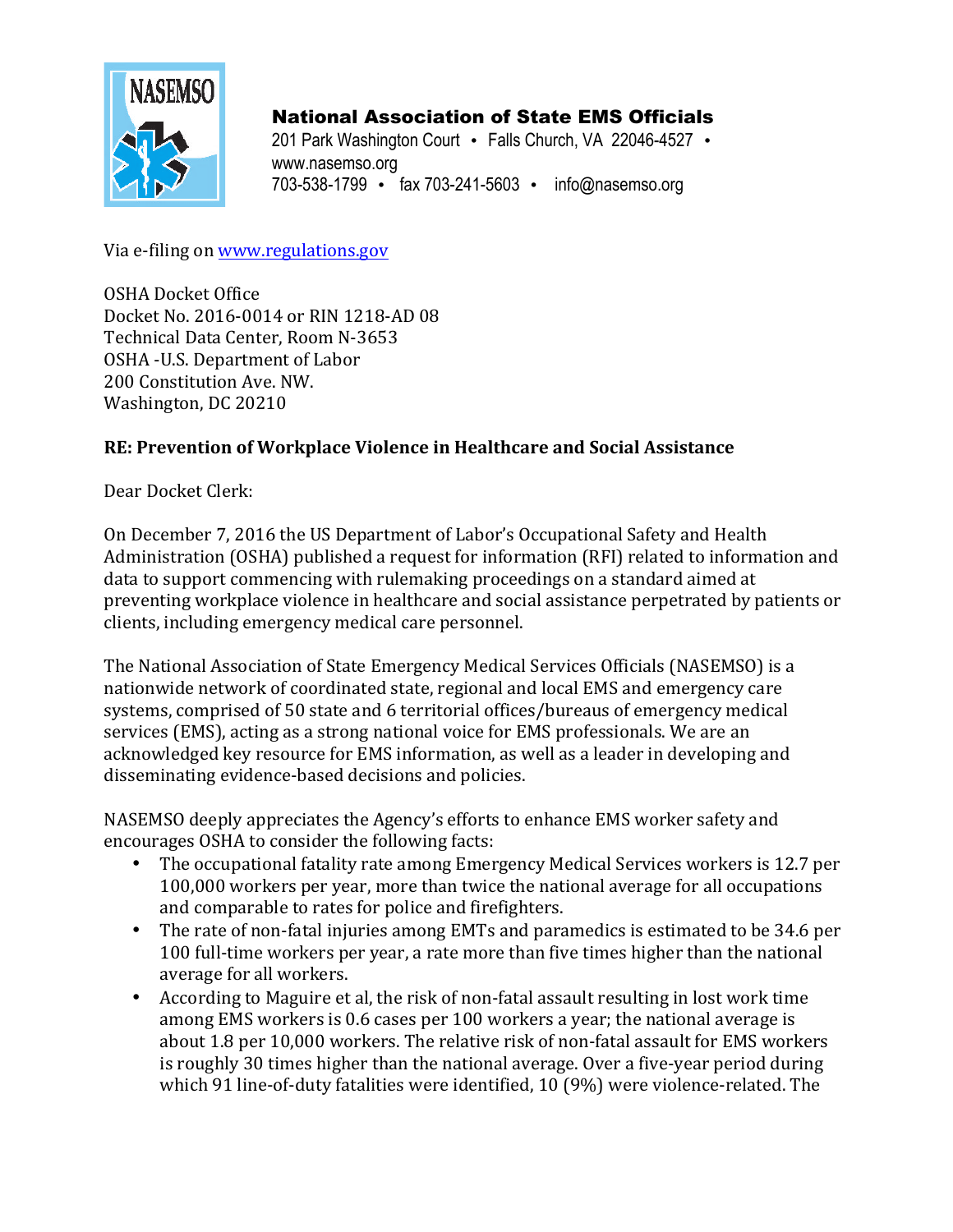relative risk of fatal assaults for EMS workers is about three times higher than the national average.

NASEMSO offers the following selected responses to the RFI as it relates to the EMS workforce:

## **Section II: Background**

Several states, such as Pennsylvania, have enacted legislation to categorize violence towards emergency medical workers in a way that does not protect workers—the legislation simply enables criminal prosecution of perpetrators. NASEMSO is not aware of state legislation that either requires emergency medical workers to report assaults and/or any that provides a mandate for employers to provide prevention training or equipment to protect its workers. In fact, the majority of state statutes to "protect" emergency workers are amendments to criminal codes that categorize assaults on emergency medical professionals as a misdemeanor and many provide exemptions to assaults by patients impaired by medications or to health care workers in private residences.

## **Section III. Defining Workplace Violence**

NASEMSO does not agree with OSHA's assertion that Type I, or criminal intent, perpetrated by criminals with no connection to the workplace other than to commit a crime typically does not apply to healthcare. The media reports frequently on ambulances being stolen for various nefarious purposes from community locations including hospitals primarily for access to controlled substances and in fact, the Department of Homeland Security and the Federal Bureau of Investigation have issued warnings to EMS agencies in the United States about the use of stolen, cloned, or repurposed commercial or official vehicles actively being used in terrorist attacks on foreign soil.

*Question III. 1. CDC/NIOSH defines workplace violence as ``violent acts (including physical* assaults and threats of assaults) directed toward persons at work or on duty" (CDC/NIOSH, 2002). Is this the most appropriate definition for OSHA to use if the Agency proceeds with a *regulation?*

NASEMSO acknowledges that OSHA "has no intention of including violence that is solely verbal in a potential regulation." We would encourage OSHA to reconsider this position in regards to the National Institute of Occupational Safety and Health (NIOSH) definition of workplace violence, which includes expressions of intent to cause harm, including verbal threats, threatening body language, and written threats. These actions are often precursors to physical harm and de-escalation training can be an effective means to prevent physical injury. 

*Question III. 2. Do employers encourage reporting and evaluation of verbal threats? If so, are*  verbal threats reported and evaluated? If evaluated, how do employers currently evaluate verbal threats (i.e., who conducts the evaluation, how long does such an evaluation take, what *criteria are used to evaluate verbal threats, are such investigations/evaluations effective)?*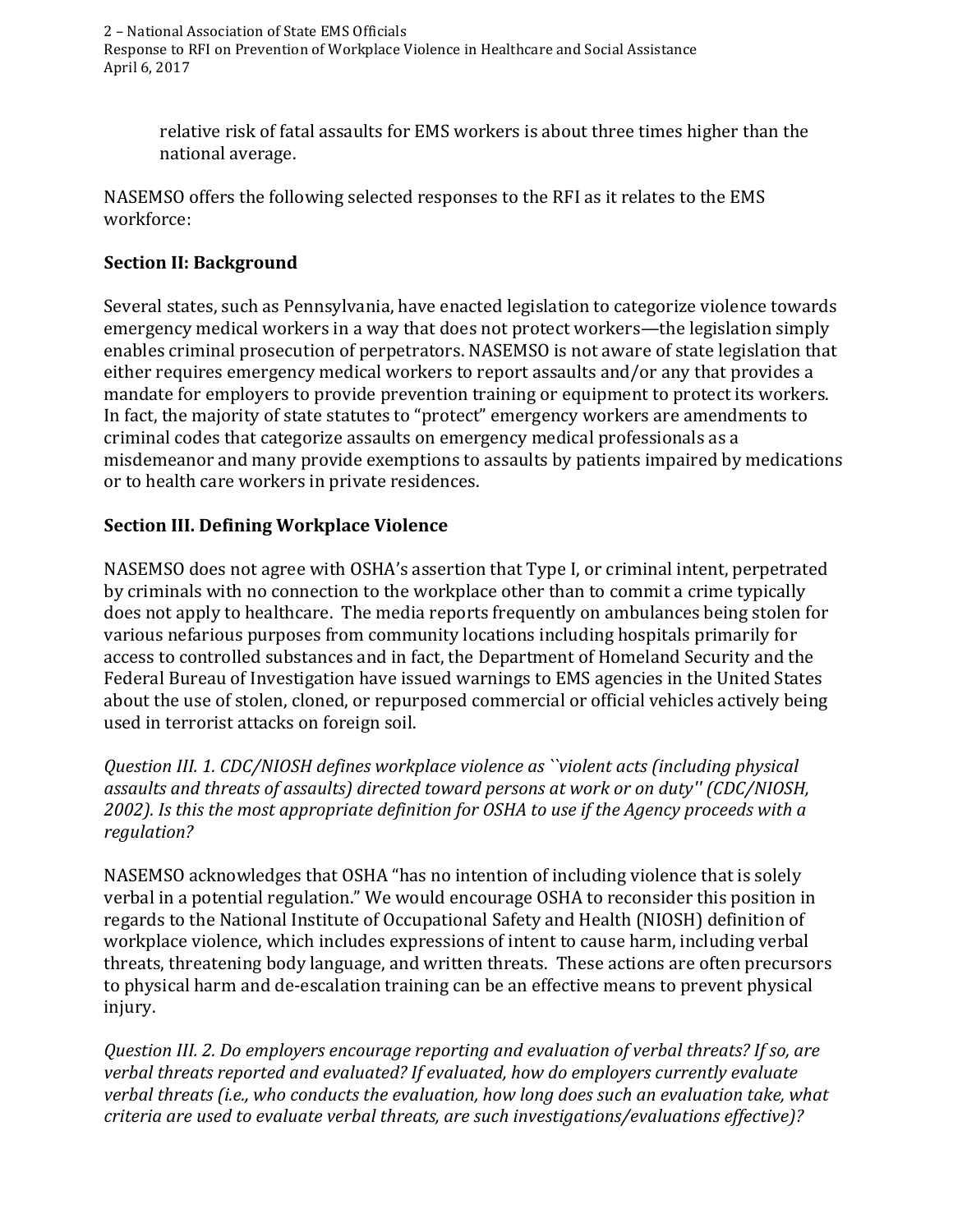Anecdotal reports from the EMS community indicates that reporting any incidence of workplace violence to local law enforcement for investigation and/or prosecution may be discouraged by an agency/employer that perceives a report to law enforcement as a potential for adverse publicity or litigation. Peer support is also generally lacking and victims are judged on their abilities to "handle the situation." Because of this prevailing attitude, many EMS workers experience apathy towards reporting incidents and accept violence towards them as an expected outcome.

*Question III. 3. Though OSHA has no intention of including violence that is solely verbal in a*  potential regulation, what approach might the Agency take regarding those threats, which may *include verbal, threatening body language, and written, that could reasonably be expected to result in violent acts?* 

NASEMSO suggests that OSHA could require employers to engage in ongoing risk assessment practices, worksite analysis and hazard identification including the identification of controls to eliminate or reduce hazards, and provide training to workers on safety, situational awareness, and de-escalation techniques.

*Question III.5. Currently, a mental illness sustained as a result of an assault in the workplace,*  e.g., Posttraumatic Stress Disorder (PTSD), is not required to be recorded on the OSHA 300 Log *`*'unless the employee voluntarily provides the employer with an opinion from a physician or other licensed healthcare professional with appropriate training and experience (psychiatrist, psychologist, psychiatric nurse practitioner, etc.) stating that the employee has a mental illness *that* is work-related  $(1904.5(b)(2)(ix))$ ." Although protecting the confidentiality of the victim *is* important, an unintended consequence of omitting these incidents from the 300 Log is that the extent of the problem is likely underestimated. In a workplace violence prevention standard, should this exclusion be maintained or be removed? Is there a way to capture the information about cases, while still protecting confidentiality?

NASEMSO asserts that the incidence of critical stress is prevalent in the EMS profession however it will be difficult, if not impossible, for OSHA to quantify the rate of PTSD as it relates to workplace violence because the cause for PTSD in EMS workers is multifactorial (including returning service members now employed in the civilian EMS sector.) In the general population, the National Comorbidity Survey Replication (NCS-R), conducted between February 2001 and April 2003, comprised interviews of a nationally representative sample of 9,282 Americans aged 18 years and older. PTSD was assessed among 5,692 participants, using DSM-IV criteria. The NCS-R estimated the lifetime prevalence of PTSD among adult Americans to be 6.8%. Current past year PTSD prevalence was estimated at 3.5%. The lifetime prevalence of PTSD among men was  $3.6\%$  and among women was  $9.7\%$ . The twelve-month prevalence was 1.8% among men and 5.2% among women. Rates are significantly higher in military/veterans. Therefore, we believe that the measurement of PTSD is not a useful measure to be recorded on the OSHA 300 Log for the purpose of evaluating the effects of workplace violence and could potentially create a burden to employers.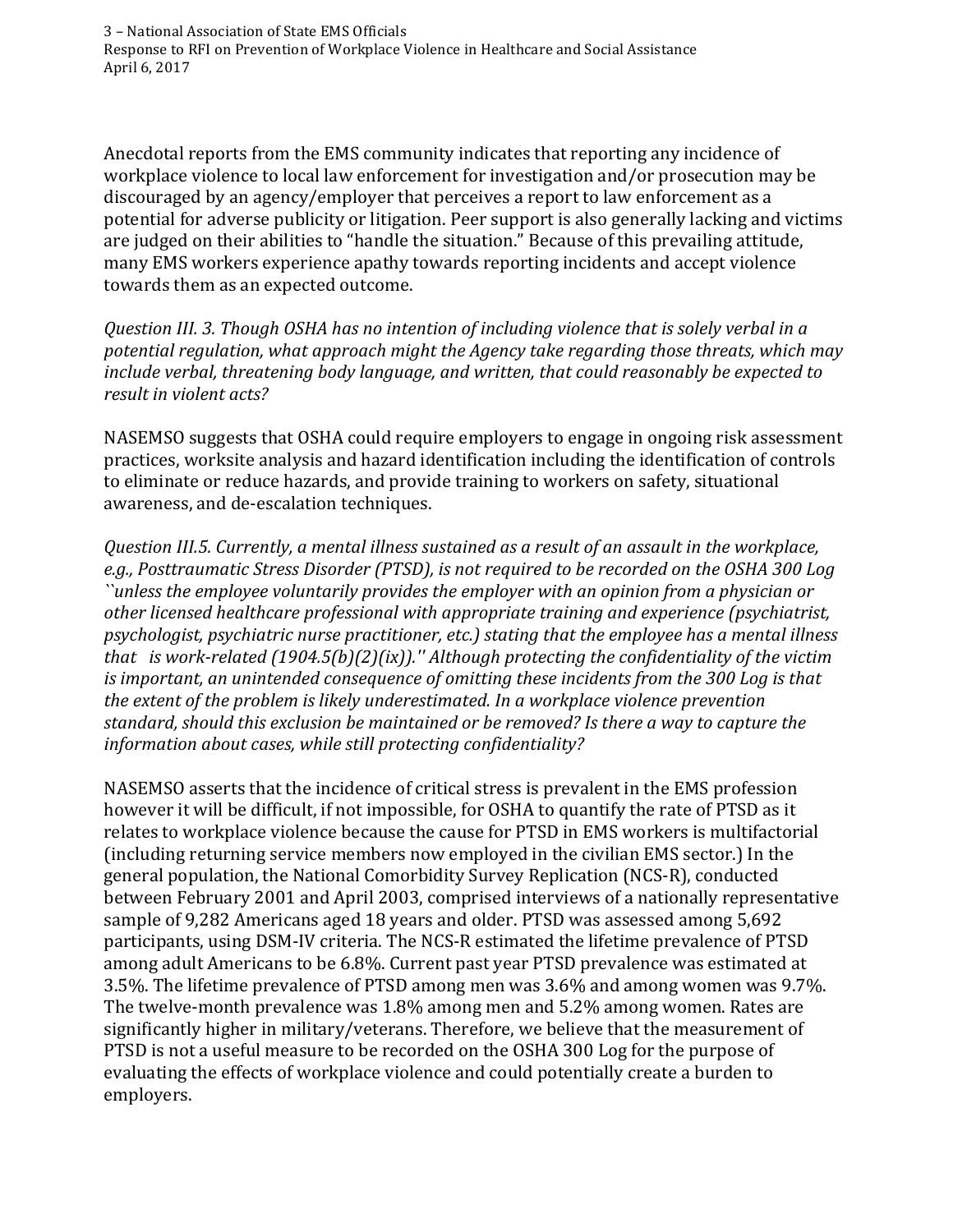Rather, we suggest that a workplace violence prevention requirement could help bring awareness to the high rates of critical stress in first responders and encourage practices to reduce the stigma associated with seeking help.

#### *Question III.7: Are there other indicators of the extent and severity of workplace violence in*  healthcare or social assistance that OSHA has not captured here?

Atypical response profile to other healthcare workers: EMS personnel are involved in a range of healthcare activities, such as 9-1-1 response for illness and injury, medical "standby" at special events, large concerts and sporting venues where alcohol is served, or an unplanned response for large-scale natural (and manmade) disasters. In addition to potential risk involving these situations, violence-prone response to domestic violence, active shooter scenarios, and other terrorist related events, where victims/patients may need to be extricated from life-threatening situations, are happening with increasing frequency. In these circumstances, workplace violence isn't always committed by patients or clients but by other aggressors and OSHA should be careful not to inadvertently limit the effect of proposed rules by naming patients and/or clients alone as the perpetrators of violence against workers.

Rate of Suicide: An informal study conducted by an EMS management group in 2015 resulted in  $4,022$  voluntary responses. The results showed that  $3,447$  (86%) of the  $4,022$ respondents experienced critical stress, 1,383 (37%) of the respondents had contemplated suicide, and 225 (6.6%) had actually tried to take their own life. Unless ALL suicides by EMS workers are required to be reported, the data will fail to capture the true magnitude of this issue because the majority of EMS suicides occur during off-duty periods and an employer may not associate or report the incident to the 300 Log as a fatality.

#### Mitigating effects of mental health and cognitive impairment of patients:

Substance abuse among the US population including the widespread opioid epidemic is a well-documented fact. Opioids act as a central nervous depressant, causing decreased level of consciousness and respiratory depression. Naloxone, a common medication carried by most Advanced Life Support (i.e. paramedic) services for decades, reverses its effects by blocking opioid receptors. Approximately 80% of states now authorize the use of naloxone at the basic life support level. In 2004, Belz and colleagues reported a retrospective case series review of patients treated by EMS responders. A total of 164 patients aged 14-86 years were treated with naloxone by IV (primarily), IM, or IN routes that illustrated naloxone associated violence in 15% of cases. Since that time, the incidence of opioid overdose treated with naloxone has increased exponentially although the association of related violence to EMS workers has not been studied.

More recently (March 16, 2017), one member of New York City's emergency medical services was killed and another critically injured when a man hijacked an their ambulance and ran over one of them. According to various media reports, relatives of the man who was taken into custody said he had been depressed since his mother died when he was an adolescent. The man was known to the police because they have had numerous encounters with him as an emotionally disturbed person.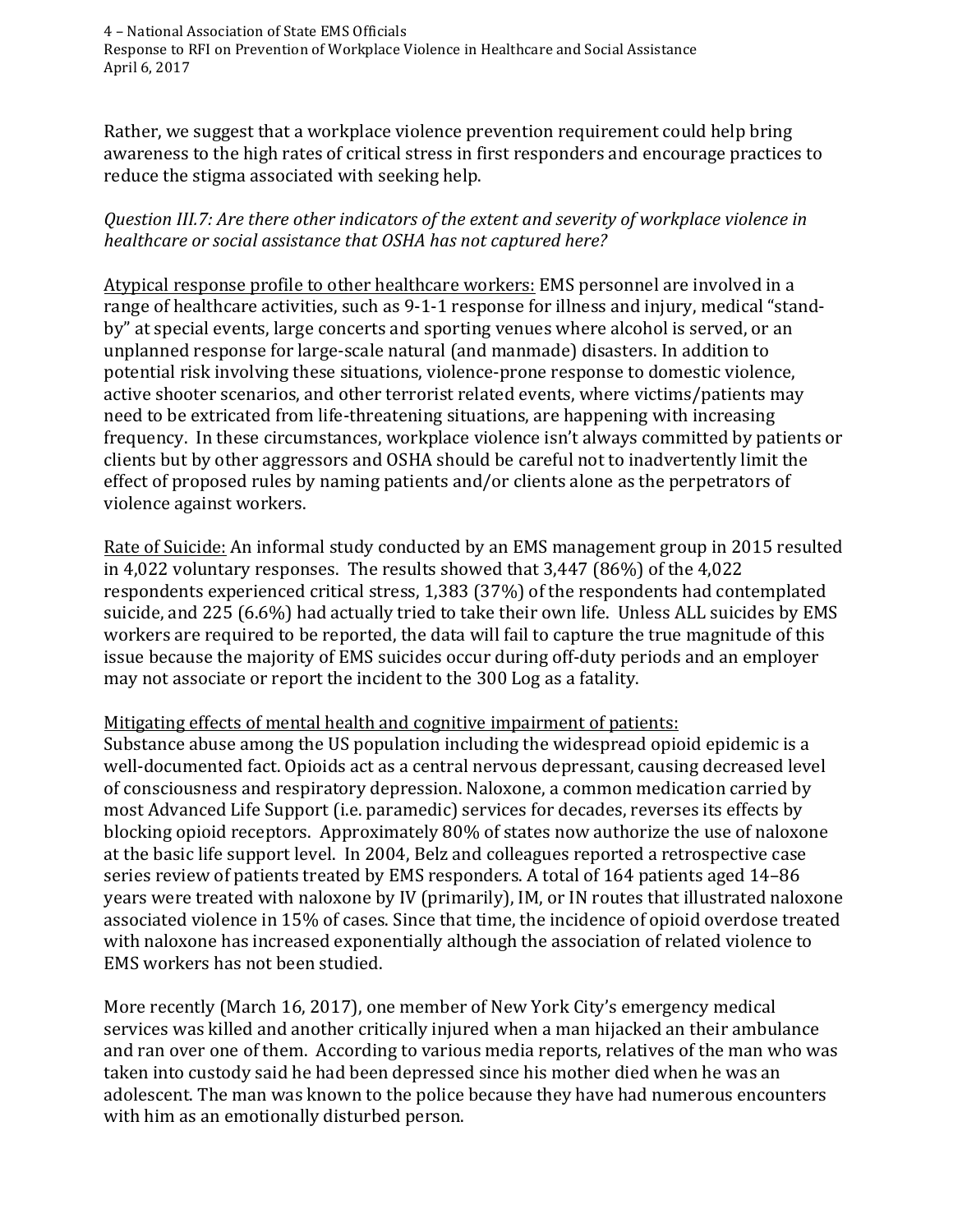Aggressive and violent behavior also poses severe problems in caring with people with metabolic issues (such as low blood sugar), autism spectrum disorder, attention deficit hyperactivity disorder, bipolar disorder, schizophrenia, PTSD, traumatic brain injury, stroke, certain infections and illnesses and dementia are potentially encountered by EMS personnel on a daily basis. Because of the complex nature of these disorders and the ethics and sensitivity in criminally charging patients for violent actions due to medical conditions, data in this regard is not widely available even though health care workers including EMS still need to be protected from resulting injuries.

## Security of equipment and personnel:

As previously mentioned, the Department of Homeland Security and the Federal Bureau of Investigation have issued warnings to EMS agencies in the United States about the use of stolen, cloned, or repurposed commercial or official vehicles actively being used in terrorist attacks on foreign soil.

It is noted that in the 4 months that OSHA has collected information via this notice, criminal activity related to impaired individuals targeting ambulances for a variety of purposes including access to pharmaceuticals has been reported 11 times by the media. On December 3, 2016, an ambulance was stolen from a trauma center entrance in Austin, TX following a patient transfer. On December 25, 2016 another ambulance was hijacked in Austin, TX near a homeless center while paramedics in the back were treating a patient. On January 9, 2017 an ambulance was stolen in Los Angeles, CA while medics were inside a home. On January 25, 2017 an ambulance was stolen in Corpus Christi, TX while paramedics were treating a patient inside their home. On January 30, 2017, a person stole an ambulance in Sydney, OH from an ER entrance while paramedics were trying to restock supplies. On February 27, 2017, an ambulance has hijacked while paramedics were treating a patient in the back in Youngstown, OH. On March 11, 2017, a man stole an ambulance from an Alabama hospital entrance, leading police on a high-speed chance. On March 16, 2017, an EMT was killed and another critically injured in the Bronx during an ambulance hijacking. On March 22, 2017, an elderly patient upset with the quality of care he was receiving in East Meadow, NY stole an ambulance from the hospital parking lot. On March 31, 2017, yet another ambulance was stolen from the South Austin (TX) Medical Center patient drop off location. On April 4, 2017, an ambulance was stolen from an ER entrance in Palestine, TX, leading police on a highspeed chase. NASEMSO acknowledges that basic security measures could have prevented some of these incidents but the risk of confronting persons with the intention of committing a crime could lead to workplace violence and should be considered.

# **Section IV. Scope**

## Question IV.1. How would you suggest OSHA approach the issue of whom should be included in *a possible standard?*

The Bureau of Labor Statistics Standard Occupational Classification (SOC) system could be utilized for this purpose, specifically, Group 21-0000 Community and Social Service Occupations, Group 29-0000 Healthcare Practitioners and Technical Occupations, 31-0000 Health Support Occupations, and 43-0000 Office and Administrative Support Occupations.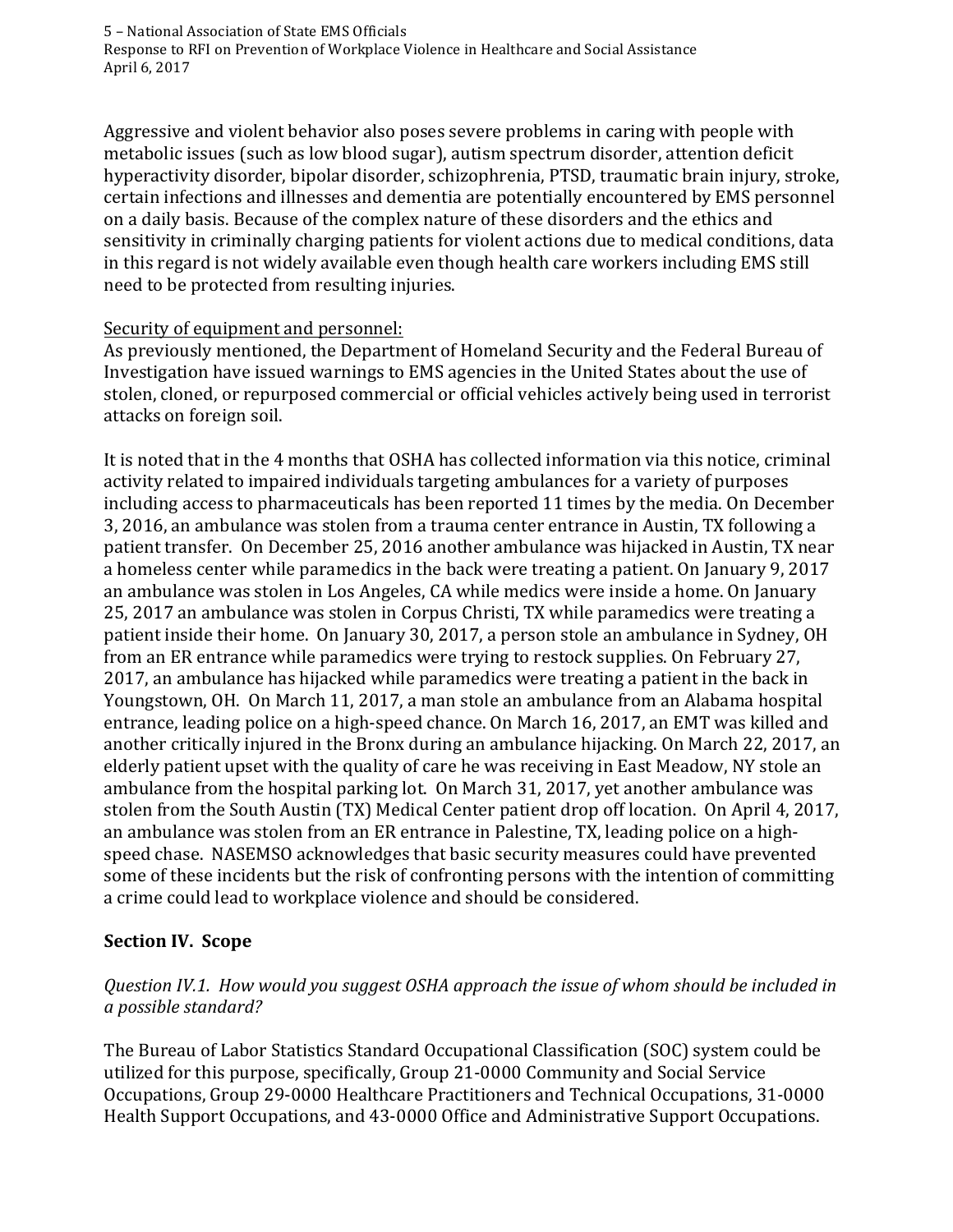## **Section V. Workplace Violence Prevention Programs; Risk Factors and Controls/Interventions**

Question V.3: In your experience, what are the important factors to consider when *implementing a workplace violence prevention program or policy?* 

We believe that a multidisciplinary approach that includes EMS management, EMS workers, consumer representatives, community leaders, and law enforcement is the most effective means to identify risk factors, controls, and interventions that could be used to advise a workplace violence prevention program or policy in EMS, especially in high risk neighborhoods.

## **Section VI. Costs, Economic Impacts, and Benefits**

*Question VI.1: Are there additional data (other than workers' compensation data) from*  published or unpublished sources that describe or inform about the incidence or prevalence of *workplace violence in healthcare occupations or settings?*

The International Classification of Diseases, Tenth Revision, Clinical Modification (ICD-10-CM) is a system used by physicians and other healthcare providers to classify and code all diagnoses, symptoms and procedures recorded in conjunction with hospital care in the United States. ICD-10 is used for all general epidemiological, public health surveillance, reimbursement, and many health management purposes. Special codes are utilized to document patient status at the time of injury. OSHA economists might find this information useful when evaluating external causes and the utility and cost in employees hospitalized by workplace violence.

In summary, NASEMSO shares OSHA's belief that management commitment and worker participation are essential elements of an effective violence prevention program. We support federal efforts to reduce preventable injury, illness, and death among emergency responders and encourage OSHA to proceed with rulemaking in regards to workplace violence in healthcare and social assistance sectors. Should OSHA proceed with the rulemaking process, NASEMSO would be honored to help serve the agency in this manner.

Please feel free to contact NASEMSO Program Manager, Kathy Robinson, RN  $(robinson@nasemos.org)$  or  $(703)$  538-1799 extension 1894 for additional information.

Sincerely,

Keith Wages

**Keith Wages** President National Association of State EMS Officials